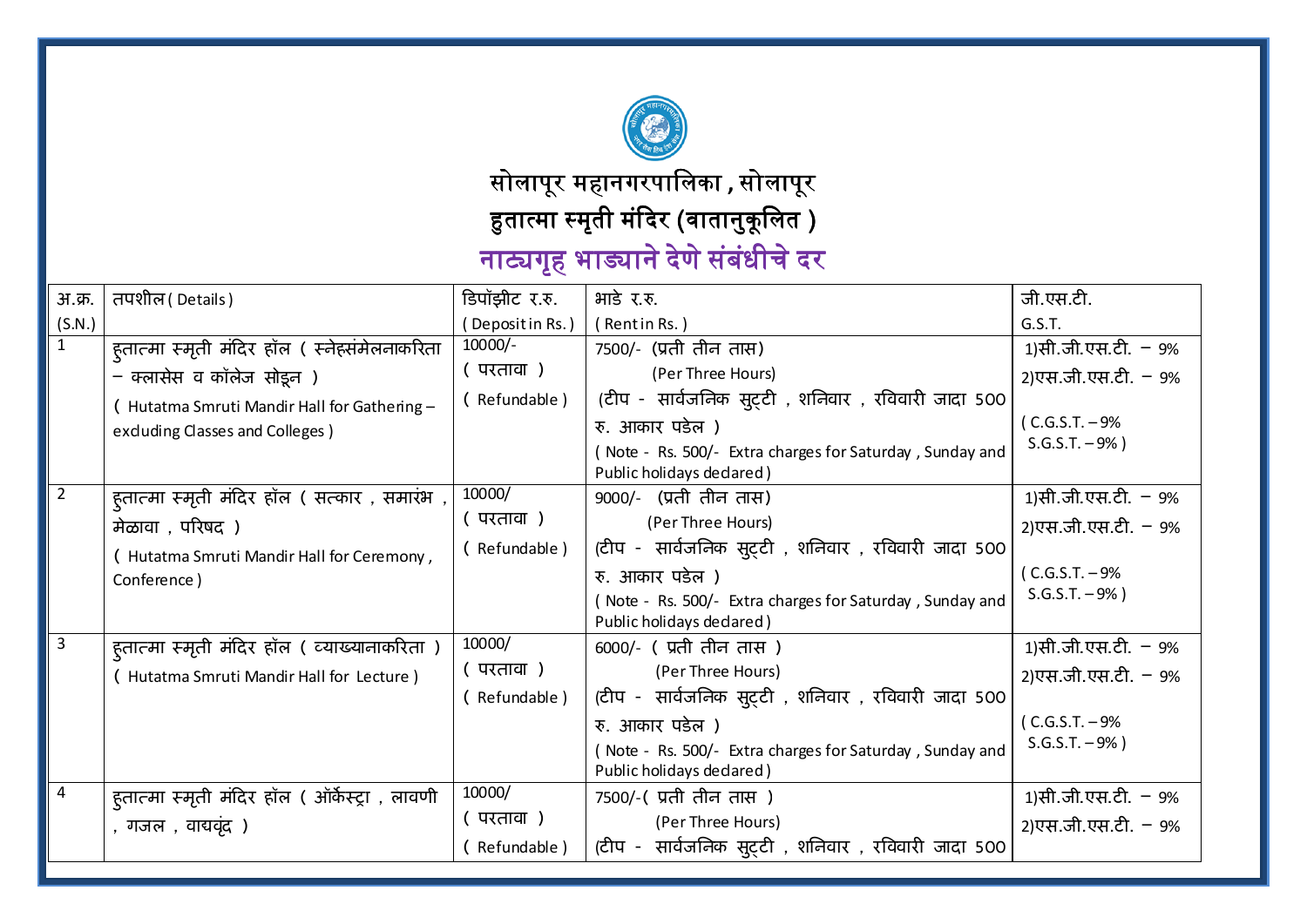|                                      | (Hutatma Smruti Mandir Hall for Orchestra,<br>Gazal, Lavani etc.)                                                                                                |                                        | रु. आकार पडेल )<br>(Note - Rs. 500/- Extra charges for Saturday, Sunday and<br>Public holidays dedared)                                                                                                        | $C.G.S.T. - 9%$<br>$S.G.S.T. - 9%$                                                                     |
|--------------------------------------|------------------------------------------------------------------------------------------------------------------------------------------------------------------|----------------------------------------|----------------------------------------------------------------------------------------------------------------------------------------------------------------------------------------------------------------|--------------------------------------------------------------------------------------------------------|
| $\overline{\overline{\overline{5}}}$ | ह्तात्मा स्मृती मंदिर हॉल ( नाटक), एकपात्री ,<br>जादू) (Hutatma Smruti Mandir Hall for<br>Drama, Magic etc.)                                                     | 10000/<br>(परतावा)<br>(Refundable)     | 5000/- (प्रती तीन तास)<br>(Per Three Hours)<br>(टीप - सार्वजनिक सुट्टी , शनिवार , रविवारी जादा 500<br>रु. आकार पडेल )<br>(Note - Rs. 500/- Extra charges for Saturday, Sunday and<br>Public holidays declared) | 1)सी.जी.एस.टी. - 9%<br>2)एस.जी.एस.टी. – 9%<br>(C.G.S.T. – 9%<br>$S.G.S.T. - 9%$                        |
| 6                                    | ह्तात्मा स्मृती मंदिर हॉल ( बालनाट्य , नकला<br>(Hutatma Smruti Mandir Hall for Children<br>Drama i.e. Balnatya, Nakala)                                          | 10000/<br>(परतावा)<br>(Refundable)     | 3000/- (प्रती तीन तास)<br>(Per Three Hours)<br>(टीप - सार्वजनिक सुट्टी , शनिवार , रविवारी जादा 500<br>रु. आकार पडेल )<br>(Note - Rs. 500/- Extra charges for Saturday, Sunday and<br>Public holidays declared) | 1)सी.जी.एस.टी. - 9%<br>2) एस.जी. एस.टी. - 9%<br>(C.G.S.T. – 9%<br>$S.G.S.T. - 9%$                      |
| $\overline{7}$                       | ह्तात्मा स्मृती मंदिर हॉल ( रंगीत तालीम ३<br>तासांकरिता ( फक्त स्टेज)<br>(Hutatma Smruti Mandir Hall for Rehearsal -<br>only stage)                              | 10000/<br>(परतावा)<br>(Refundable)     | 2500/- (प्रती तीन तास)<br>(Per Three Hours)<br>(टीप - सार्वजनिक सुट्टी , शनिवार , रविवारी जादा 500<br>रु. आकार पडेल )<br>(Note - Rs. 500/- Extra charges for Saturday, Sunday and<br>Public holidays declared) | 1)सी.जी.एस.टी. - 9%<br>2) एस.जी. एस.टी. - 9%<br>(C.G.S.T. – 9%<br>$S.G.S.T. - 9%$                      |
| 8                                    | शुभराय आर्ट गॅलरी<br>(Shubhrai Art Gallery)                                                                                                                      | 10000/<br>( परतावा )<br>( Refundable ) | 1500/- (प्रती दिवस)+<br>(लाईट बिल)<br>$(Per Day) +$<br>( Light Bill )                                                                                                                                          | 1)सी.जी.एस.टी. – 9%<br>2)एस.जी.एस.टी. – 9%<br>(C.G.S.T. – 9%<br>$S.G.S.T. -9%$ )                       |
| 9<br>10                              | हतात्मा स्मृती मंदिर व्ही.आय.पी. रुमच्या<br>समोरील खुली जागा<br>(Open Space in front of V.I.P. Room) (60X)<br>40)<br>हुतात्मा स्मृती मंदिर पार्किंग शेजारील खुली | ------                                 | 5000/- (प्रती दिवस)<br>(Per Day)<br>5500/- (प्रती दिवस)                                                                                                                                                        | 1)सी.जी.एस.टी. – 9%<br>2)एस.जी.एस.टी. – 9%<br>(C.G.S.T. – 9%<br>$S.G.S.T. - 9%$<br>1)सी.जी.एस.टी. – 9% |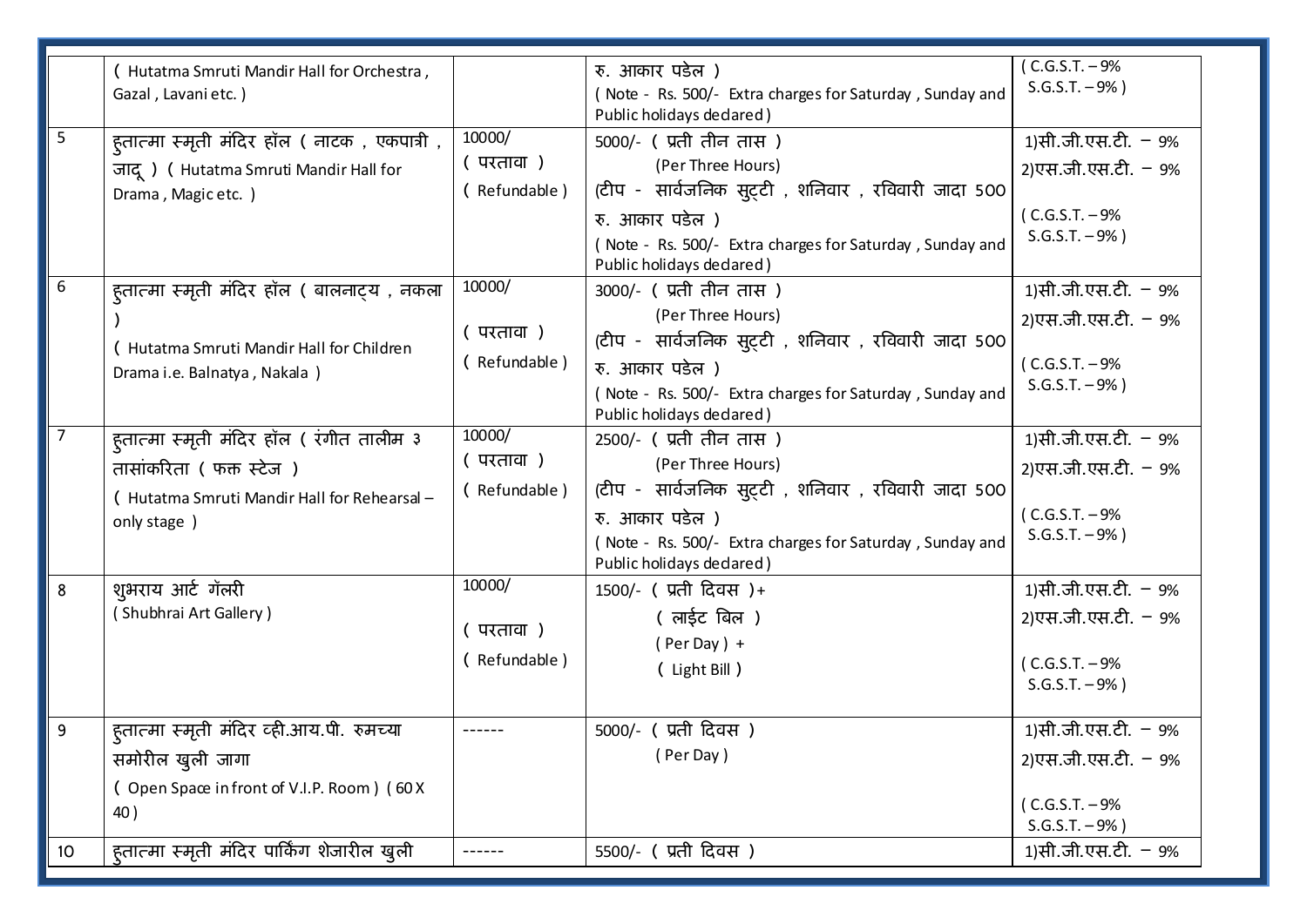|                | जागा – मेळावा प्रदर्शन व विक्रीसाठी                                                                |             | (Per Day)                                                                                     |                         | 2) एस.जी. एस.टी. - 9%               |
|----------------|----------------------------------------------------------------------------------------------------|-------------|-----------------------------------------------------------------------------------------------|-------------------------|-------------------------------------|
|                | (Open Space near Parking for Expo and Sell)                                                        |             |                                                                                               |                         |                                     |
|                | (25 X 40)                                                                                          |             |                                                                                               |                         | (C.G.S.T. – 9%                      |
|                |                                                                                                    |             |                                                                                               |                         | $S.G.S.T. -9%$ )                    |
| 11             | ह्तात्मा स्मृती मंदिर पार्किंग शेजारील खुली                                                        |             | 10000/- (प्रती दिवस)                                                                          |                         | 1)सी.जी.एस.टी. – 9%                 |
|                | जागा – मेळावा प्रदर्शन व विक्रीसाठी                                                                |             | (Per Day)                                                                                     |                         | 2) एस.जी. एस.टी. - 9%               |
|                | (Open Space near Parking for Expo and Sell -                                                       |             |                                                                                               |                         |                                     |
|                | Complete Open Space)                                                                               |             |                                                                                               |                         | (C.G.S.T. – 9%<br>$S.G.S.T. - 9%$ ) |
|                |                                                                                                    |             | <mark>कार्यक्रमाच्या वेळी केलेल्या प्रत्यक्ष वापरानुसार खालीलप्रमाणे बिल आकारणेत येईल.</mark> |                         |                                     |
|                |                                                                                                    |             | (As per Actual Use Bill will be issued as per following Rates)                                |                         |                                     |
|                | वरील अ.क्र. 1 ते 7 करिता ३ तासापेक्षा जादा                                                         |             | 2500/- प्रती तास                                                                              | 1)सी.जी.एस.टी. - 9%     |                                     |
|                |                                                                                                    |             | (Per Hour)                                                                                    |                         |                                     |
|                | वापर केल्यास जादाचे भाडे                                                                           |             |                                                                                               | 2) एस.जी. एस.टी. - 9%   |                                     |
|                | (For above Sr.No. 1 to 7 if Hall is used for more<br>than 3 Hrs. extra charges will be applicable) |             |                                                                                               | (C.G.S.T. – 9%          |                                     |
|                |                                                                                                    |             |                                                                                               | $S.G.S.T. - 9%$ )       |                                     |
| $\overline{c}$ | स्पॉट लाईट ( म.न.पा. चे वापरल्यास)                                                                 |             | 100/- (Per Piece)                                                                             | 1)सी.जी.एस.टी. - 9%     |                                     |
|                | (Use of Spot light of Solapur Corporation)                                                         |             |                                                                                               | 2) एस.जी. एस.टी. - 9%   |                                     |
|                |                                                                                                    |             |                                                                                               |                         |                                     |
|                |                                                                                                    |             |                                                                                               | (C.G.S.T. – 9%          |                                     |
|                |                                                                                                    |             |                                                                                               | $S.G.S.T. - 9%$         |                                     |
| $\overline{3}$ | स्पॉट लाईट ( कंपनीचे वापरल्यास)                                                                    | $- - - - -$ | 50/- ( Per Piece )                                                                            | 1)सी.जी.एस.टी. - 9%     |                                     |
|                | (Use of Spot light of Company)                                                                     |             |                                                                                               | 2) एस.जी. एस.टी. - 9%   |                                     |
|                |                                                                                                    |             |                                                                                               |                         |                                     |
|                |                                                                                                    |             |                                                                                               | (C.G.S.T. – 9%          |                                     |
|                |                                                                                                    |             |                                                                                               | $S.G.S.T. - 9%$ )       |                                     |
| 4              | लाईट गेल्यास जनरेटर वापर भाडे                                                                      |             | प्रति तास<br>$1000/-$                                                                         |                         |                                     |
|                | (Generator Rent)                                                                                   |             | (Per Hour)                                                                                    |                         |                                     |
| 5              | कार्यालयीन व्ही. आय.पी रुम भाडे                                                                    | -----       | $500/-$ प्रति तास                                                                             | 1)सी.जी.एस.टी. - 9%     |                                     |
|                | ( Official V.I.P. Room Rent)                                                                       |             | (Per Hour)                                                                                    | 2) एस.जी. एस.टी. $-9\%$ |                                     |
|                |                                                                                                    |             |                                                                                               | $(C.G.S.T. - 9%$        |                                     |
|                |                                                                                                    |             |                                                                                               | $S.G.S.T. - 9%$         |                                     |
|                |                                                                                                    |             |                                                                                               |                         |                                     |